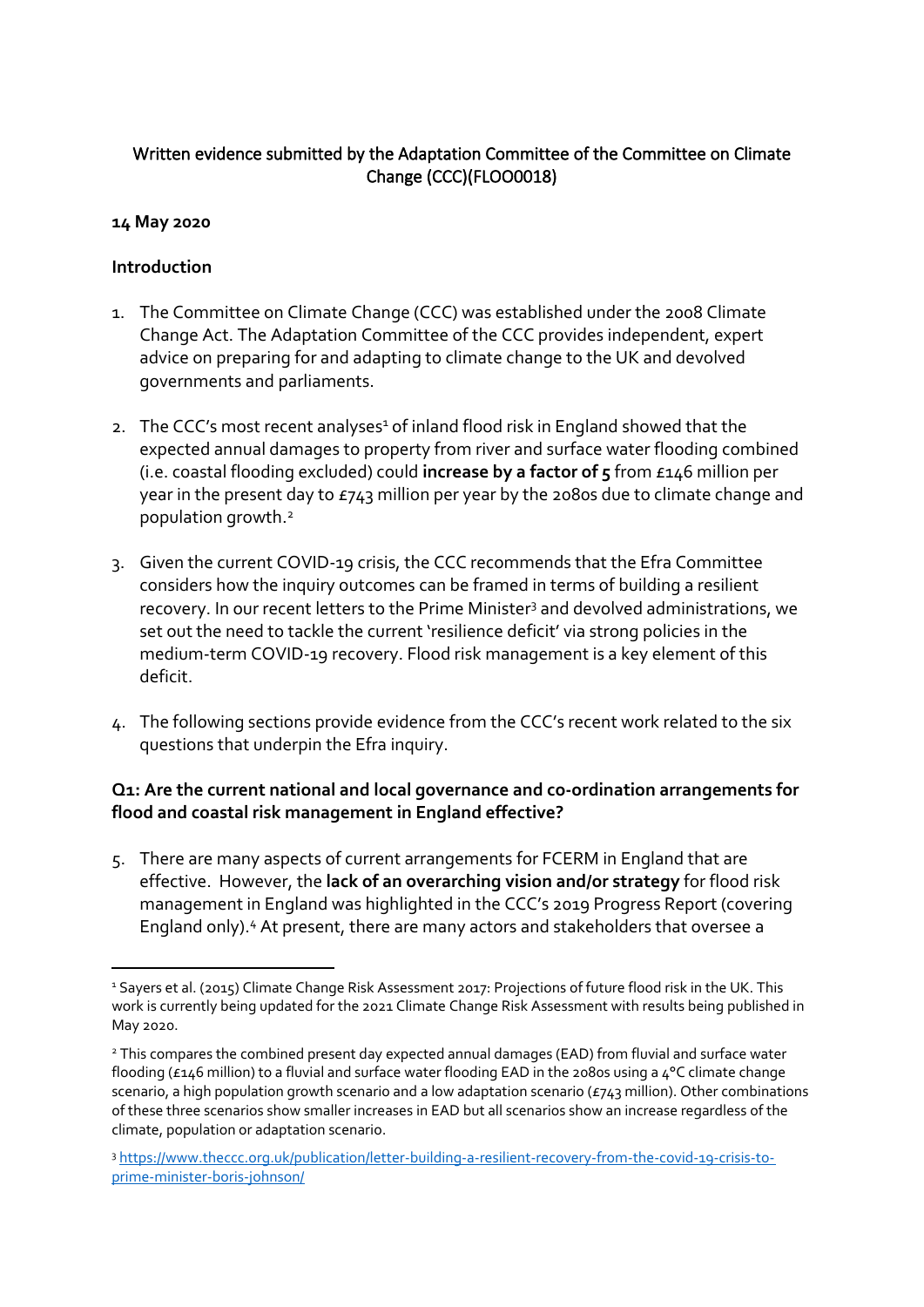complex patchwork of plans, strategies and policies that cover very different spatial areas and time periods with no clear vision or lead organisation. This will hinder progress in managing increasing flood risk in the future.

- 6. The 2019 Progress Report also identified the adaptation priorities on 'surface water flood risk alleviation' and 'development in areas at risk of surface water flooding' as having **poor plans** to manage increasing risk and that **inadequate progress has been made in managing these two increasing risks**. These adaptation priorities are particularly hard to manage as they span the responsibilities of many stakeholders. Furthermore: the plans that do exist do not consider different climate change scenarios; there are no plans or processes that ensure new development in areas of surface water flood risk does not increase overall exposure or vulnerability; the capacity of the sewer network is limited; and there is no evidence to show that high quality (green) Sustainable Drainage Systems (SuDS) are being installed in the majority of developments.
- 7. The flooding related adaptation priorities that we assessed in our 2019 Progress Report scored did not score in the highest category for either quality of plan or for progress in managing risk. However, our report noted that the draft national FCERM Strategy, being developed by the Environment Agency that was then under consultation, would be a significant improvement if implemented. That strategy is still yet to be signed off by Defra Ministers.
- 8. The current national and local governance and co-ordination arrangements can be complex (especially for surface water flooding with the interacting responsibilities of MHCLG, house builders, Defra, the Environment Agency, water companies, Ofwat, Highways England and so on). As identified by the Committee and other bodies, these arrangements would benefit from consolidation.

### **Q2: What lessons can be learned from the recent floods about the way Government and local authorities respond to flooding events?**

- 9. Whilst the emergency response appears to have been sufficient in recent flood events (we have done no analysis of this, though), there is anecdotal evidence that demand for some emergency response resources (e.g. pumps, generators) was near national capacity. The Committee recommends that a full assessment of the emergency response capacity required to cope with concurrent, consecutive, larger magnitude and/or higher frequency major events is undertaken.
- 10. The Committee recommends that objective criteria need to be put in place to determine when flood recovery grants are issued. At present, this decision lies with MHCLG and is usually only triggered following major events. This skews support towards major river and coastal flooding events and away from surface water flood events that often flood smaller number of properties yet do as much damage to each

<sup>4</sup> CCC (2019) 2019 Report to Parliament – Progress in preparing for climate change.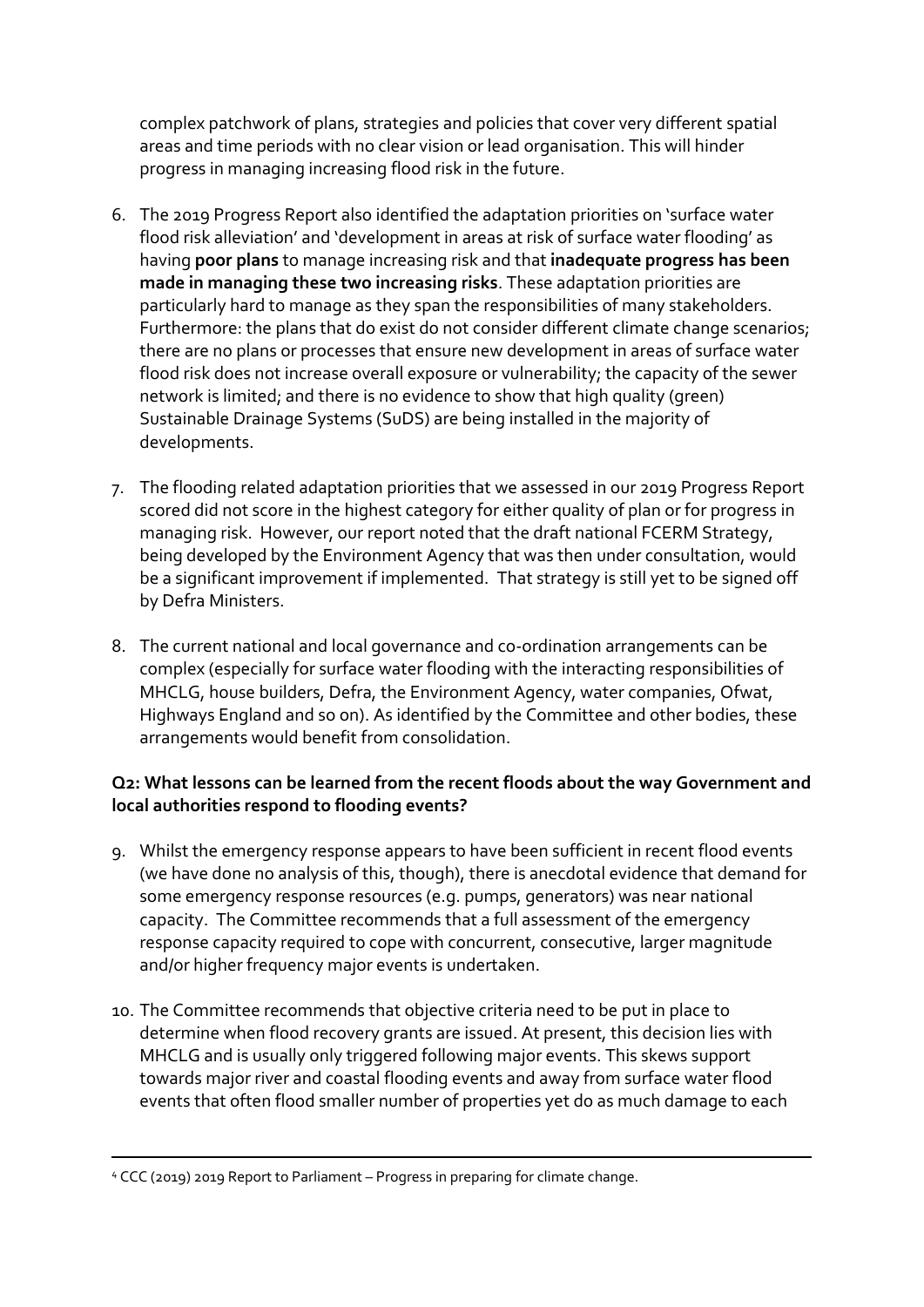individual flooded house. Providing criteria for the triggering of these grants would remove the uncertainty from the process.

# **Q3: Given the challenge posed by climate change, what should be the Government's aims and priorities in national flood risk policy, and what level of investment will be required in future in order to achieve this?**

- 11. A first crucial step is to assess risk against future scenarios; we recommend planning for 2°C and considering plans for 4°C. Plans should also take a long-term focus, include goals and associated actions and have associated monitoring and evaluation proposals in place.
- <span id="page-2-0"></span>12. The Committee recommends that the government's priority should be to set a longterm, quantitative, evidence based outcome for flood risk management in the context of a changing climate. This should be in terms of a metric (or group of metrics) that captures as many of the costs of exposure and vulnerability that society faces and the benefits of resilience measures as possible i.e. it should include measures of properties at risk as well as physical and mental health impacts, loss of productivity, infrastructure assets exposed, regeneration opportunities from resilience measures and so on.
- 13. The level of investment should be based on government's assessment of tolerable levels of risk in terms of the holistic measure described above and should consider place-based standards of resilience, as discussed in a recent joint letter sent to the Defra Secretary of State from the National Infrastructure Commission, Flood Re and the CCC.<sup>5</sup> As a minimum, though, a level of funding in line with the Environment Agency's Long Term Investment Scenarios would have significant merit.

### **Q4: How can communities most effectively be involved, and supported, in the policies and decisions that affect them?**

- 14. This is an important area as climate projections imply that some difficult decisions will need to be made where the sustainability of properties or communities is in question (the Committee has published a report into this in the coastal context). The Committee recommends that significant investment is allocated to support long-term engagement activities and to undertake further research into effective engagement practices.
- 15. Further to point [11](#page-2-0) on a national flood risk target and metric, methods are also required that would allow the benefits of engagement activities to be assessed so that they can be valued accurately, and resourced correspondingly, in relation to other flood risk management approaches.

# **Q5: With increasing focus on natural flood management measures, how should future agricultural and environmental policies be focussed and integrated with the Government's wider approach to flood risk?**

<sup>5</sup> <https://www.theccc.org.uk/publication/letter-flood-and-coastal-resilience-standards/>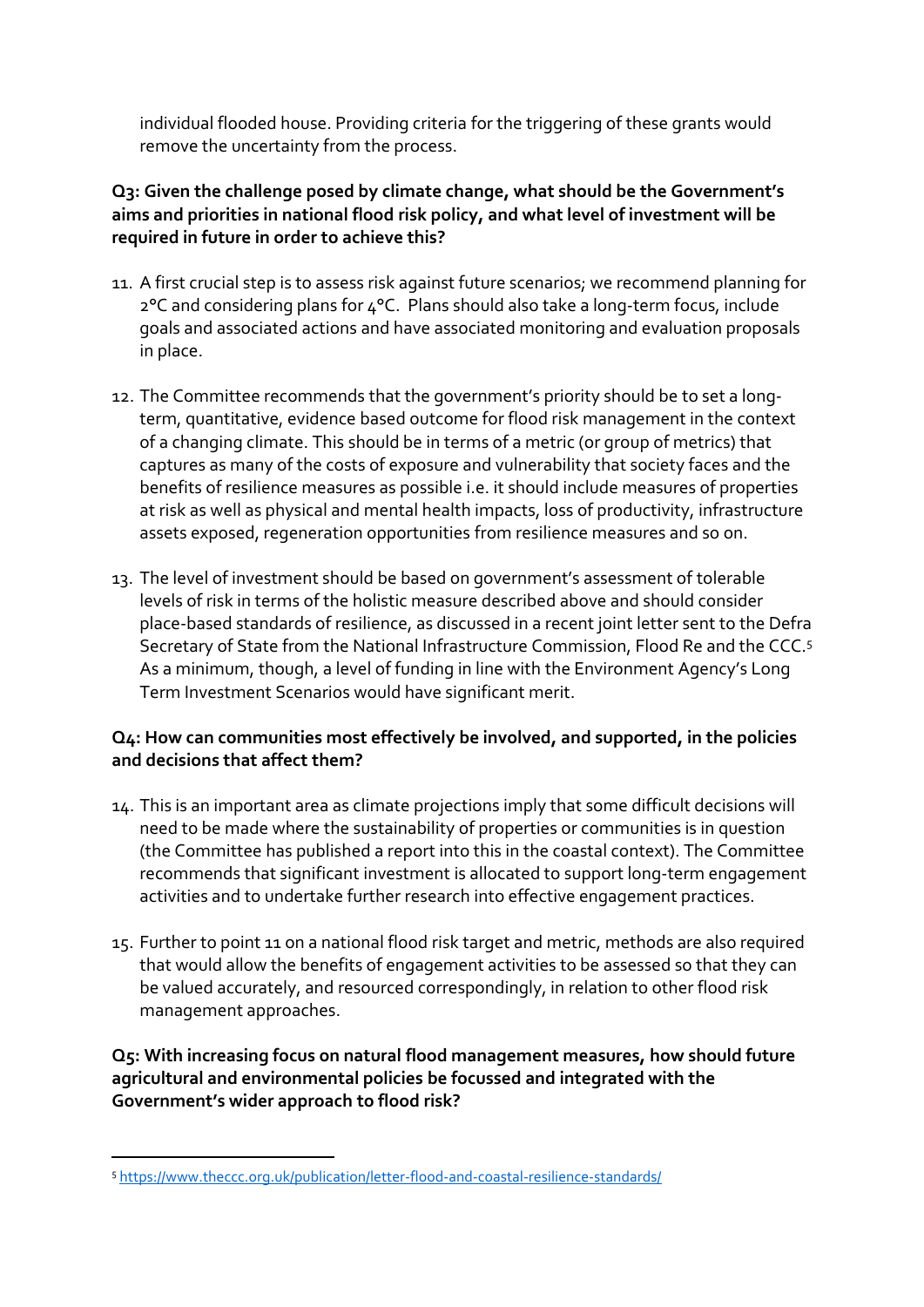- 16. Appropriate management of the natural environment can play an important role in managing the risk from flooding and therefore agricultural, environmental and flooding policies should be synergistic.
- 17. Natural flood management interventions can provide wider co-benefits. However, evidence from practical examples of the use of land management as a tool for natural flood management are poorly recorded, especially in the context of long term climate change.
- 18. Natural flood management and environmental land management can be incorporated into a holistic approach to flood risk management (i.e. point [11](#page-2-0) on a quantitative target) if their costs and benefits are appropriately valued. It is, therefore, important that future agricultural and environmental policies consider flood impacts and management.

# **Q6: How can housing and other development be made more resilient to flooding, and what role can be played by measures such as insurance, sustainable drainage and planning policy?**

- 19. Flood Re, Defra and the Environment Agency should develop a strategy to accelerate the uptake of property level resilience measures or alternative adaptation measures for high risk properties. This is essential in light of the withdrawal of Flood Re.
- 20. Present day flood risk maps and spatial projections of future flood risk accounting for climate change and population changes, particularly for surface water flooding, need to be developed and/or continuously improved (i.e. higher resolution, incorporate most up-to-date climate data, update representation of hydrological processes). These products need to be made freely available to planners and developers.
- 21. The consultation processes for planning applications in areas of flood risk need to be tightened. In particular: planning applications in areas of surface water flood risk require a statutory consultation process; and the recommendations developed from consultations in all areas of flood risk need to be implemented more rigorously.
- 22. Data relating to the outcomes of all planning application consultations in areas of flood risk need to be published. We also require better information on the deployment and efficacy of property level resilience measures and the location and standards of SuDS and NFM schemes.
- 23. Schedule 3 of the Flood and Water Management Act (2010) should be commenced in England. In particular, the automatic right to connect new development to the existing sewerage network should be made conditional on national SuDS standards being met and/or by water company agreement.
- 24. The Planning Guidance for England must be updated urgently to maximise the multiple benefits from SuDS in all developments, to better coordinate other aspects of planning related to green infrastructure, and to help address skills and knowledge gaps to ensure